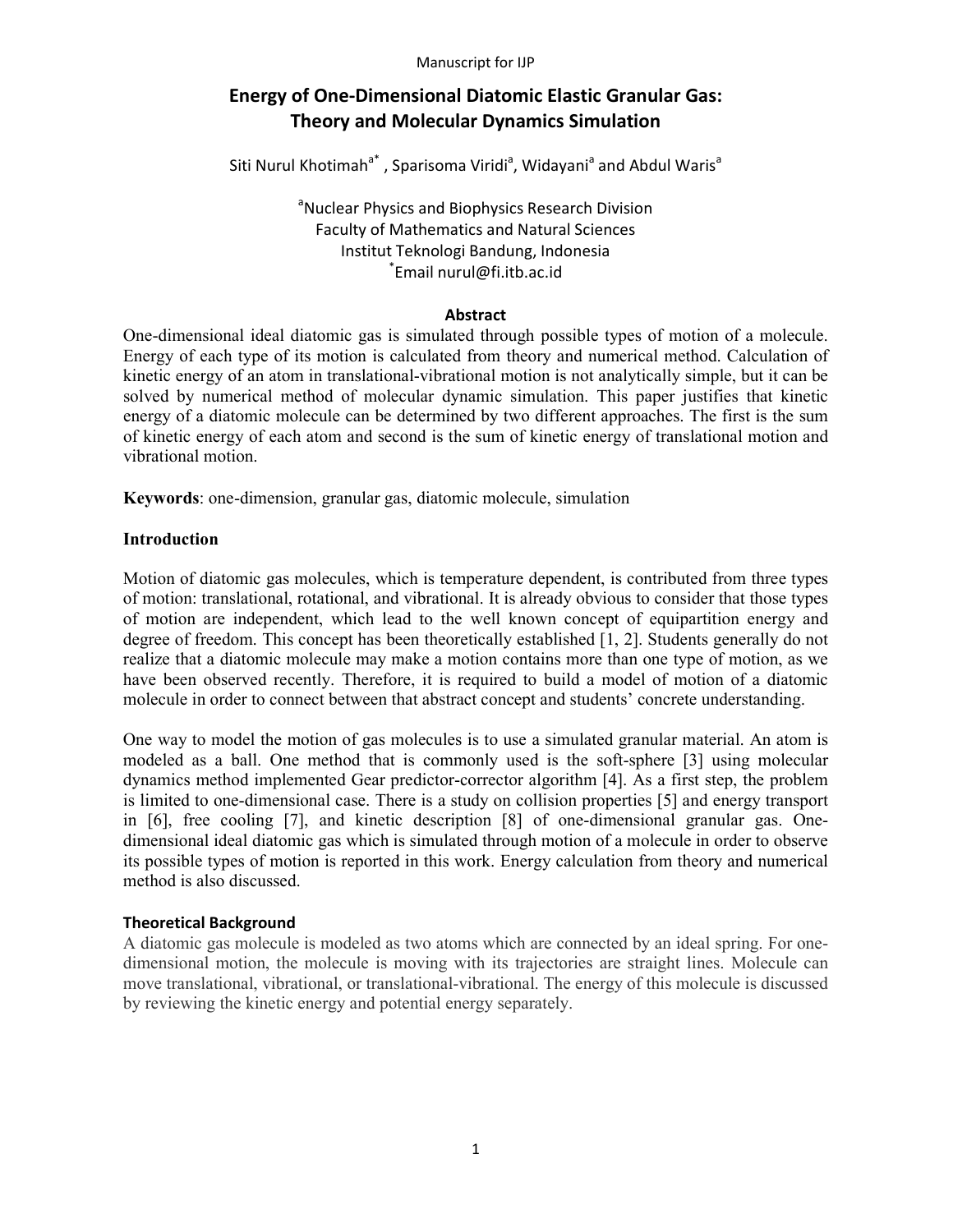

Figure 1. A model of a diatomic molecule as two atoms connected by an ideal spring.

Mass, position, velocity, momentum and kinetic energy of the *i*th atom are denoted by  $m_i$ ,  $\vec{x}_i$ ,  $\vec{v}_i$ ,  $\vec{p}_i$  $\overline{r}$   $\overline{r}$   $\overline{r}$  $, \vec{x}_i, \vec{v}_i, \vec{p}_i$ and *K<sup>i</sup>* . Index *s* denotes for system of a diatomic molecule. Kinetic energy of the system is

$$
K_s = K_1 + K_2 = \frac{1}{2}m_1v_1^2 + \frac{1}{2}m_2v_2^2 = \frac{p_1^2}{2m_1} + \frac{p_2^2}{2m_2}
$$
 (1)

If a diatomic molecule is treated as a point, coordinate and momentum of this point correspond to the center of mass (com) of the molecule so that there are two groups of variables. The first is related to the center of mass, while the latter to internal system denoted by Greek symbol. Kinetic energy of the system is then written as [3].

$$
K_s = \frac{p_s^2}{2m_s} + \frac{1}{2}\mu \dot{\rho}_{12}^2
$$
 (2)

where  $\mu$  is the reduced mass of the system

$$
\mu = \frac{m_1 m_2}{m_1 + m_2} \tag{3}
$$

 $\rho_{12}$  is distance between the two atoms and  $\rho_{12}$  is its time derivative.

$$
\vec{\rho}_{12} = \vec{\rho}_1 - \vec{\rho}_2 = \vec{x}_1 - \vec{x}_2 = \vec{x}_{12}
$$
 (4)

If the spring between two atoms in the system has spring constant  $k$  then potential energy of the system is

$$
U = \frac{1}{2}k(\rho_0 - \rho_{12})^2
$$
 (5)

where  $\rho_0$  is an equilibrium distance.

The energy of the molecule is

$$
E = K_s + U = \left(\frac{1}{2}m_1v_1^2 + \frac{1}{2}m_2v_2^2\right) + \frac{1}{2}k\left(\rho_0 - \rho_{12}\right)^2
$$
\n(6)

or

$$
E = E_{trans} + E_{vib} = \left(\frac{p_s^2}{2m_s}\right) + \left[\frac{1}{2}\mu \dot{\rho}_{12}^2 + \frac{1}{2}k(\rho_0 - \rho_{12})^2\right]
$$
(7)

### **Simulation Procedure**

Two grains which are connected with an ideal spring are used to simulate a diatomic molecule. The spring force  $S_{ij}$  between the two grains is:

$$
\vec{S}_{ij} = k(\rho_0 - \rho_{ij})\hat{\rho}_{ij} - \gamma \vec{v}_{ij}
$$
\n(8)

Period of vibrational motion is

$$
\tau_{vib} = 2\pi \sqrt{\frac{\mu}{k}} \tag{9}
$$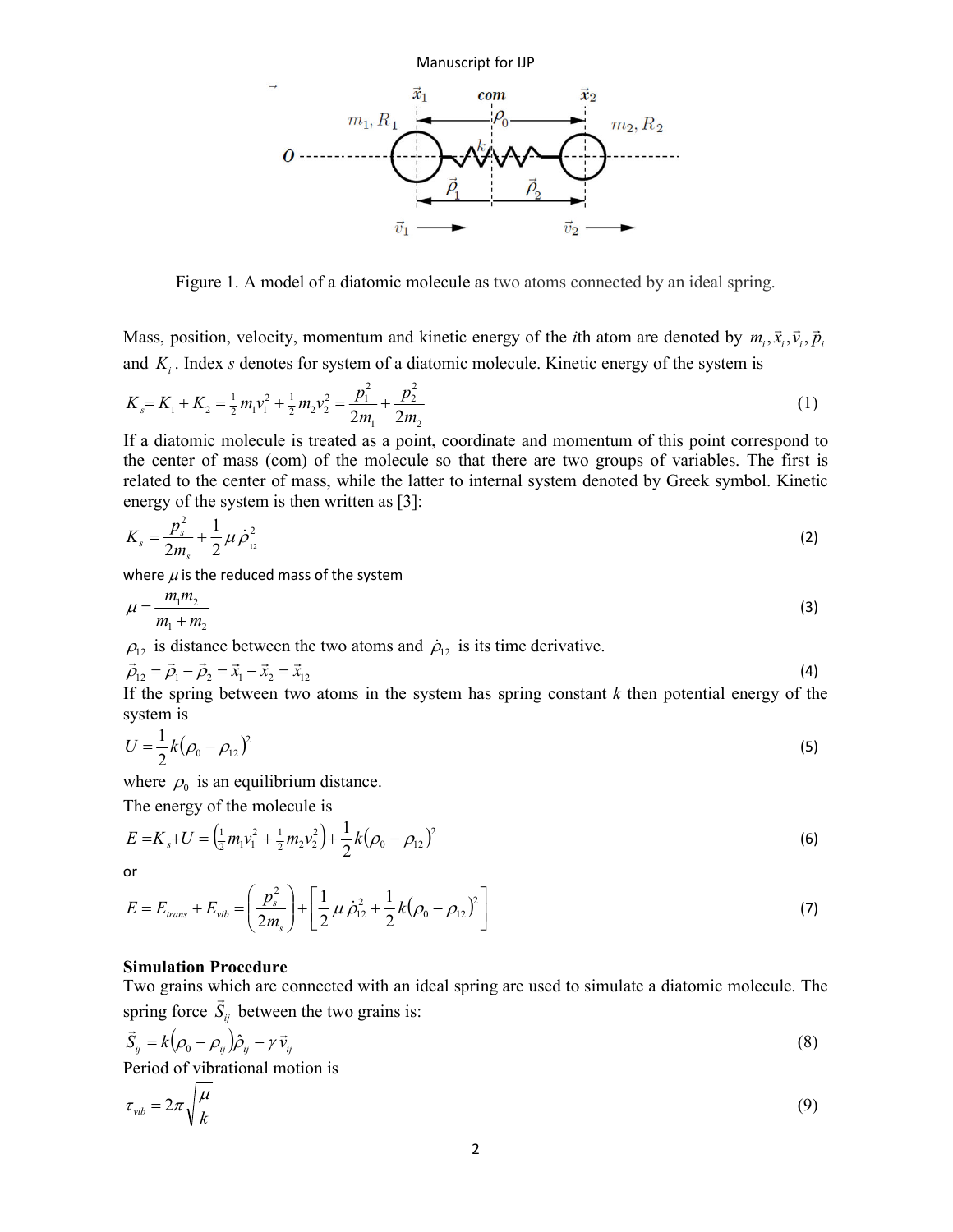#### Manuscript for IJP

Gear predictor-corrector algorithm of fifth order [4] is chosen in the molecular dynamics method used in the simulation, which has two steps: prediction step (written with upper index  $p$ ) and correction step for every particular grain. The first step is formulated as

$$
\begin{pmatrix}\n\vec{r}_0{}^p(t+\Delta t) \\
\vec{r}_1{}^p(t+\Delta t) \\
\vec{r}_2{}^p(t+\Delta t) \\
\vec{r}_3{}^p(t+\Delta t) \\
\vec{r}_4{}^p(t+\Delta t) \\
\vec{r}_5{}^p(t+\Delta t)\n\end{pmatrix} = \begin{pmatrix}\n1 & 1 & 1 & 1 & 1 & 1 \\
0 & 1 & 2 & 3 & 4 & 5 \\
0 & 0 & 1 & 3 & 6 & 10 \\
0 & 0 & 0 & 1 & 4 & 10 \\
0 & 0 & 0 & 1 & 4 & 10 \\
0 & 0 & 0 & 0 & 1 & 5 \\
\vec{r}_4{}^p(t+\Delta t) \\
\vec{r}_5{}^p(t+\Delta t)\n\end{pmatrix} = \begin{pmatrix}\n1 & 1 & 1 & 1 & 1 & 1 \\
0 & 1 & 2 & 3 & 4 & 5 \\
0 & 0 & 1 & 3 & 6 & 10 \\
0 & 0 & 0 & 1 & 5 & 0 \\
0 & 0 & 0 & 0 & 1 & 5 \\
0 & 0 & 0 & 0 & 0 & 1\n\end{pmatrix} \begin{pmatrix}\n\vec{r}_0(t) \\
\vec{r}_1(t) \\
\vec{r}_2(t) \\
\vec{r}_3(t) \\
\vec{r}_4(t)\n\end{pmatrix}.
$$
\n(10)

And the correction step will give the corrected value of  $\vec{r}_n(t + \Delta t)$  through

$$
\begin{pmatrix}\n\vec{r}_0(t+\Delta t) \\
\vec{r}_1(t+\Delta t) \\
\vec{r}_2(t+\Delta t) \\
\vec{r}_3(t+\Delta t) \\
\vec{r}_4(t+\Delta t)\n\end{pmatrix} =\n\begin{pmatrix}\n\vec{r}_0^{\ p}(t+\Delta t) \\
\vec{r}_1^{\ p}(t+\Delta t) \\
\vec{r}_2^{\ p}(t+\Delta t) \\
\vec{r}_3^{\ p}(t+\Delta t) \\
\vec{r}_4^{\ p}(t+\Delta t)\n\end{pmatrix} +\n\begin{pmatrix}\nc_0 \\
c_1 \\
c_2 \\
c_3 \\
\vec{r}_2(t+\Delta t)\n\end{pmatrix}.
$$
\n(11)

with

$$
\Delta \vec{r}_2(t + \Delta t) = \vec{r}_2(t + \Delta t) - \vec{r}_2^{p}(t + \Delta t)
$$
\n(12)

The term  $\vec{r}_n(t + \Delta t)$  is defined as

$$
\vec{r}_n(t) = \frac{(\Delta t)^n}{n!} \left[ \frac{d^n \vec{r}_0(t)}{dt^n} \right],\tag{13}
$$

where  $\vec{r}_0$  is position of a grain. The term  $\vec{r}_2(t + \Delta t)$  in correction term in Equation (12) is obtained from Newton' second law of motion. For example, particle *i* has

$$
\left[\vec{r}_2(t+\Delta t)\right]_i = \frac{\left(\Delta t\right)^2}{m_i} \sum_{j \neq i} \vec{S}_{ij}(t+\Delta t). \tag{14}
$$

The left part of Equation (11) is calculated using  $\vec{r}_n^p(t + \Delta t)$ .

### **RESULTS AND DISCUSSION**

#### **A. Kinetic, Potential, and Mechanical Energies**

A simulation result for a diatomic molecule in translational, vibrational, and translationalvibrational motion are given in Figure 2. Position of the two atoms as a function of time is shown for each case. Simulation parameters are  $m_1 = m_2 = 2$ ,  $k = 100$ ,  $\gamma = 0$ ,  $R_1 = R_2 = 0.01$ . The two atoms are initially at  $\vec{x}_1(t=0) = -0.5$ .u<br>→ and  $\vec{x}_2(t=0) = 0.5$ ·<br>→ so that its equilibrium distance  $\rho_0 = 1.0$ .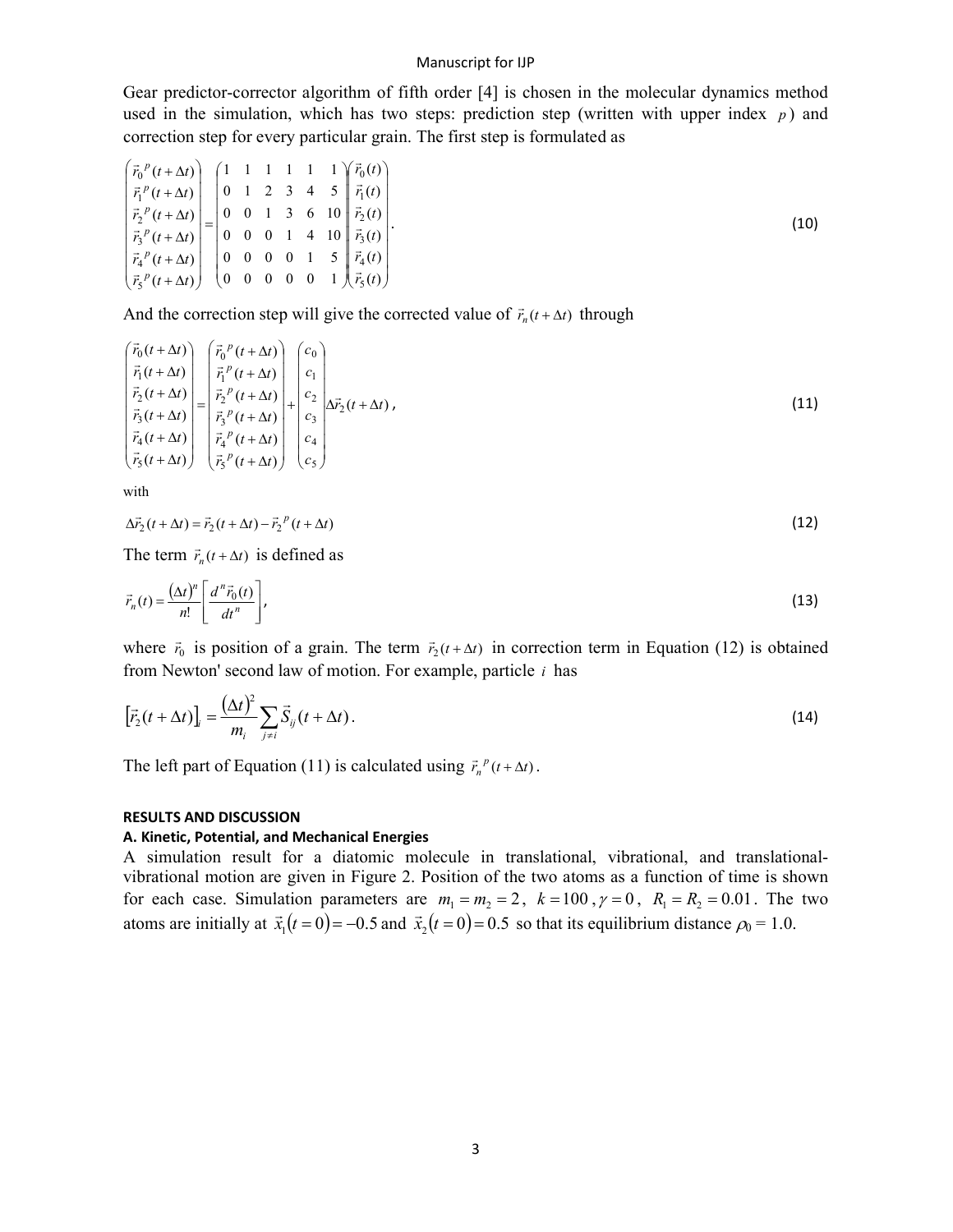Manuscript for IJP



Figure 2. Position-time graph for the two atoms of a molecule: (a) translational, (b) vibrational, and (c) translational-vibrational motion.

The translational velocity of the atoms in Figure 2(a) is  $\vec{v}_1 = \vec{v}_2 = 0.1$  $\overline{a}$  so that the distance between the atoms is constant ( $\rho_{12} = \rho_0 = 1.0$ ) and its time derivative is zero ( $\vec{\rho}_{12} = \vec{v}_{12} = 0$  $\dot{\vec{a}}$   $-\vec{v}$  $\vec{\rho}_{12} = \vec{v}_{12} = 0$ ). Kinetic, potential, and total energy for this translational motion are

$$
K_{trans} = \frac{1}{2}m_1v_1^2 + \frac{1}{2}m_2v_2^2 = 0.01 + 0.01 = 0.02
$$
\n(15)

$$
U_{trans} = \frac{1}{2}k(\rho_0 - \rho_{12})^2 = 0
$$
\n(16)

$$
E_{trans} = K_{trans} + U_{trans} = 0.02
$$
\n<sup>(17)</sup>

In Figure 2(b) each atom is deflected outward 0.2 from their initial positions so that molecule vibrates with amplitude A = 0.4 at period  $\tau_{\text{vib}}$ = 0.2π. The distance between the two atoms from its equilibrium changes with time in sinusoidal function.

$$
(\rho_{ij} - \rho_0) = A \cos(\omega_{vib} t)
$$

Its relative velocity between the two atoms is also in sinusoidal function.

$$
\dot{\rho}_{ij} = -A \omega_{vib} \sin(\omega_{vib} t)
$$

For this vibrational motion, position of the center of mass is fixed ( $\vec{v}_s = 0$  $\rightarrow$ and  $\vec{p}_s = 0$  $\overline{\phantom{a}}$ ). Kinetic, potential, and total energy for this vibrational motion are

$$
K_{vib} = \frac{1}{2}\mu(\dot{\rho}_{12})^2 = \frac{1}{2}\mu(-A\omega_{vib}\sin(\omega_{vib}t))^2 = \frac{1}{2}kA^2\sin^2(\omega t) = 8\sin^2(10t)
$$
 (18)

$$
U_{\rm vib} = \frac{1}{2}k(\rho_{12} - \rho_0)^2 = \frac{1}{2}kA^2\cos^2(\omega_{\rm vib}t) = 8\cos^2(10t)
$$
 (19)

$$
E_{vib} = K_{vib} + U_{vib} = \frac{1}{2}kA^2 = 8
$$
\n(20)

Figure 2(c) shows a translational and vibrational motion. Kinetic, potential, and total energy for this motion are

$$
U = \frac{1}{2}k(\rho_{12} - \rho_0)^2 = \frac{1}{2}kA^2\cos^2(\omega_{vib}t) = 8\cos^2(10t)
$$
 (21)

$$
K = \frac{p_s^2}{2m_s} + \frac{1}{2}\mu(\dot{\rho}_{12})^2 = \frac{1}{2}m_s v_s^2 + \frac{1}{2}\mu(-A\omega_{vib}\sin(\omega_{vib}t))^2
$$
\n(22)

$$
= 0.02 + \frac{1}{2}kA^2\sin^2(\omega_{vib}t) = 0.02 + 8\sin^2(10t)
$$
  
\n
$$
E = K + U = 8.02
$$
\n(23)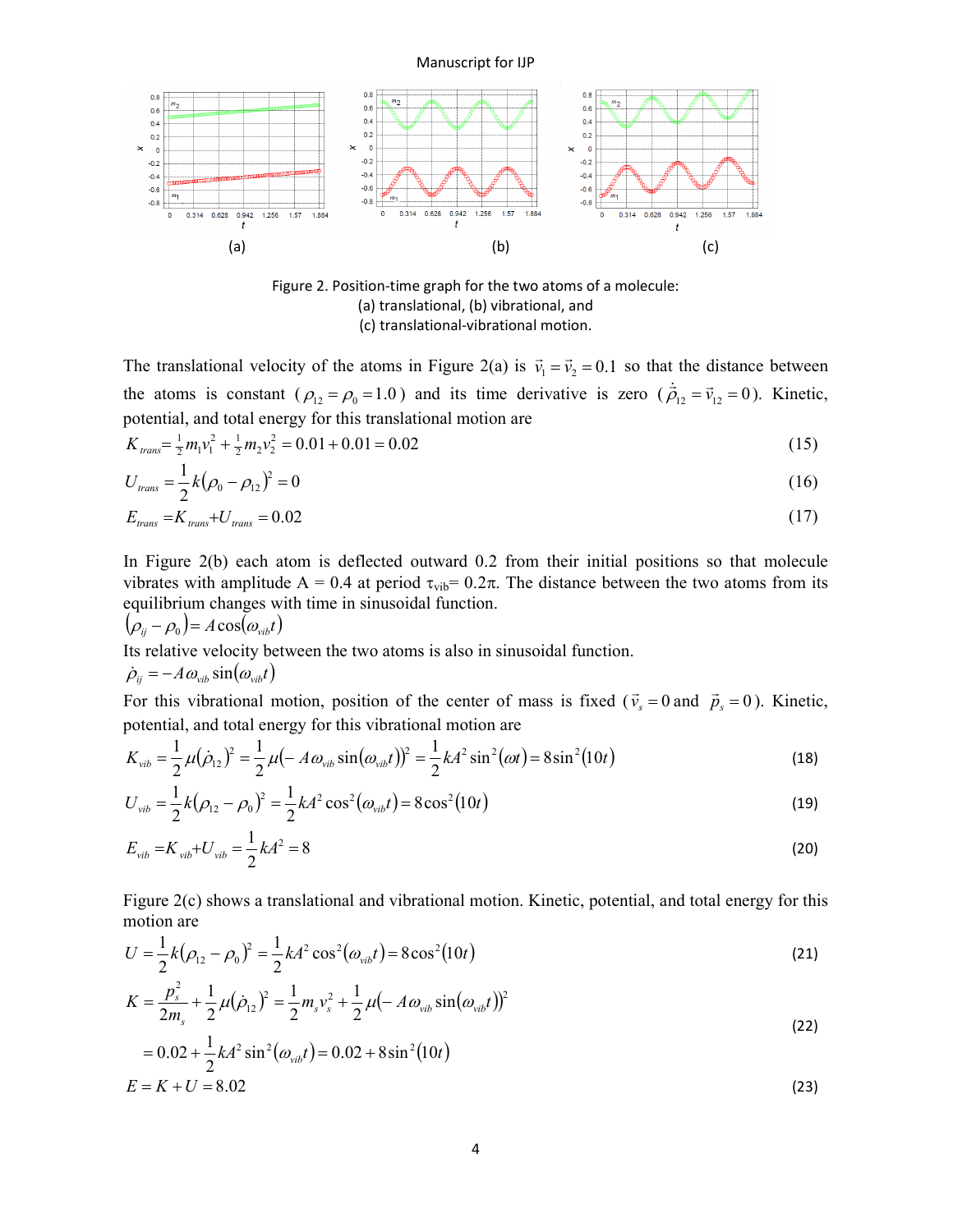# B. Kinetic Energy

For a translational and vibrational motion shown in Figure  $2(c)$ , its kinetic energy of the diatomic molecule is calculated using two different ways. First, kinetic energy is determined from each atom based on equation (1) as shown in Figure 3(a). Second, kinetic energy is determined from translational and vibrational motion separately based on equation (2) as shown in Figure 3(b).



Figure 3. Kinetic energy-time graph for molecule motion in Figure 3(c): (a) kinetic energy for each atom (b) kinetic energy for translational and vibrational motion separately.

Calculation of kinetic energy of an atom moving in translational-vibrational motion is not analytically simple, since it is not easy to express its mathematical function of its motion. However, it will be possible to determine its kinetic energy with the numerical method of molecular dynamic (Figure 3(a)). It can be seen from Figure 2(c) that its maximum magnitude of tangent (maximum speed) of  $m_1$  in time interval 0 and 0.314 is at  $t = 0.157$  and this maximum speed is slightly greater than that at  $t = 0.471$  in time interval 0.314 and 0.628. It can also be observed that the maximum speed of  $m_2$  is slightly greater than that of  $m_1$  at time interval 0 and 0.314. Therefore, the maximum kinetic energy of  $m_1$  is not exactly the same as  $m_2$  and their values change alternately with time (Figure 3(a)).

Kinetic energy from translational motion and vibrational motion has been calculated in equations (15) and (18) respectively and its total is in equation (22). Since  $K_{trans}$  is small compared to  $K_{vib}$  then the total is nearly the same as  $K_{vib}$  (Figure 3(b)).

### **CONCLUSION**

Motion of a diatomic molecule has been simulated using granular particles. For one-dimensional ideal gas, kinetic energy of a diatomic molecule can be calculated as a total of kinetic energy from each atom or a total of kinetic energy from translational motion and vibrational motion. Calculation of kinetic energy of each atom can be solved by numerical method of molecular dynamic simulation.

# **ACKNOWLEDGMENTS**

Authors would like to thank to Nuclear Physics and Biophysics Research Division, Faculty of Mathematics and Natural Sciences Insitut Teknologi Bandung for the friendly discussion atmosphere, and Hibah Kapasitas FMIPA.PN-6-18-2010 for partially support to this work.

### **REFERENCES**

- 1. Mark W Zemansky and Richard H Dittman, Heat and Thermodynamics, 7ed, McGraw-Hill Com Inc, Singapore, 1997, pp 323-324
- 2. Francis W Sears and Gerhard L Salinger, Thermodynamics, Kinetic Theory and Statistical Thermodynamics, 3ed, Addison-Wesley Pub com. 1986, Sydney, pp 370-372.
- 3. Daniel J Amit and Yosef Verbin, "Statistical Physics: an introductory course" World Scientific Pub com., 1999, pp 340-341.